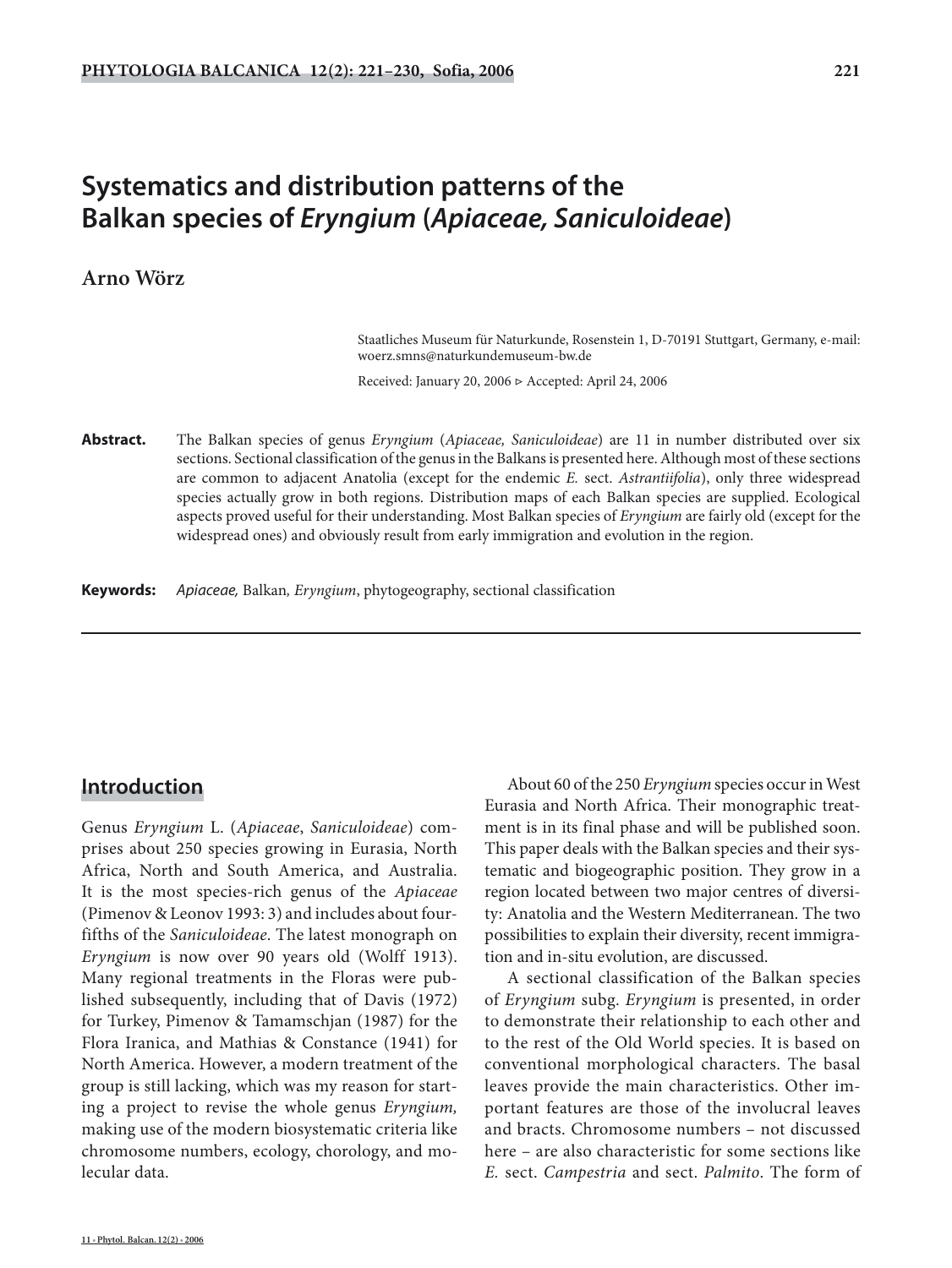the fruits and petals is more important on subgeneric level.

As it was already pointed out by Froebe (1964), the seemingly simple umbel of *Eryngium* is in fact a reduced double umbel, and each flower a reduced umbellule. The small leaves at the base of the flowers are thus the bracts of the umbel (and not the bracteoles as commonly stated). The lowermost bracts are enlarged to form an additional involucrum, which together with the umbel forms the capitulum. To distinguish them from the inner bracts (since they are a different and an important character), they are called "involucral leaves" in the present study.

Distribution maps of the species, some of which are the first ever published, show the biogeographic characteristics. Ecological data collected in the revision process proved helpful for the understanding of the species and their distribution.

These partial results of the full revision are published in advance in the present paper.

# **Material and methods**

Distribution maps are mostly based on herbarium data from several institutions (ANK, B, BM, C, E, G, GAZI, GOE, HUB, K, JE, LD, LE, M, MA, MARSSJ, MPU, P, PR, STU, W, WU). Floristic data were only used for easy-to-identify species and from reliable sources. Doubtful records were excluded. Neighbouring localities have been mapped as one dot, depending on map scale and dot size. The base map was created by means of a free mapping programme of M. Weinelt (www. aquarius.geomar.de). The maps were downloaded and modified with the Corel Draw programme.

Ecological data were collected in the field by means of phytosociological releves, and to some extent also from literature. In this paper, they are not presented in detail, but a short ecological characterisation is included for each species.

# **Results**

A new subgeneric classification of the genus has been presented by Wörz (2005). It recognises five subgenera, three of which grow exclusively in the New World and Australia and one predominantly in North and South America, with a few species in the

Mediterranean. *Eryngium* subg. *Eryngium* is restricted to West Eurasia and North Africa. It is well defined, consisting of perennials growing mostly in dry habitats. The basal leaves are palmately divided, sometimes secondarily trifoliolate, or with pinnate segments. All 11 Balkan species belong to this subgenus. In the following presentation, they are further classified in six sections (Table 1), based on Wolff (1913). *Eryngium*  sect. *Astrantiifolia* is endemic to the Balkans. Three species, *E. campestre*, *E. creticum* and *E. maritimum,* are widespread in Eurasia, five others (in bold letters in the Table) are endemic.

**Table 1. The sections of** *Eryngium* **distributed on the Balkan Peninsula. (**The underlined species occur in the Balkans; the endemics are in bold.)

| <b>Sections</b>                | <b>Species</b>                           |
|--------------------------------|------------------------------------------|
| Campestria subsect. Campestria | <u>amethystinum</u> , <b>amorginum</b> , |
|                                | billardierei, campestre,                 |
|                                | desertorum, glomeratum, hainesii,        |
|                                | polycephalum, thyrsoideum                |
| Palmito                        | palmito, serbicum, ternatum,             |
|                                | trisectum, wanaturi                      |
| Alpina                         | alpinum, bornmuelleri, giganteum         |
| Plana                          | antiatlanticum, bithynicum,              |
|                                | caeruleum, creticum, dichotomum,         |
|                                | falcatum, planum, tricuspidatum,         |
|                                | triquetrum, variifolium                  |
| Astrantiifolia                 | palmatum, wiegandii                      |
| Eryngium                       | maritimum                                |

*Eryngium* sect. *Campestria* H. Wolff in Engler, Pflanzenr. IV.228 (Heft 61): 108, 140. 1913.

subsect. *Campestria*

= *Eryngium* sect. *Campestria* H. Wolff subsect. *Eucampestria* H. Wolff in Engler, Pflanzenr. IV.228 (Heft 61): 141, 146. 1913.

Type: *E. campestre* L.

Perennials, basal leaves trifoliate with trisect to trifid segments, or segments irregularly pinnate or incised, or leaves more or less pinnate; segments mostly decurrent on rhachis; involucral leaves mostly with an additional whorl of spines at the base of the capitula; fruits densely covered with long acuminate to filiform, white appendages (occasionally missing), ovoid to conical.

### **Included species:**

*Eryngium amethystinum* L., *E. amorginum* Rech. f., *E. billardierei* F. Delaroche, *E. campestre, E. desertorum* Zohary, *E. glomeratum* Lam., *E*. *hainesii* C.C.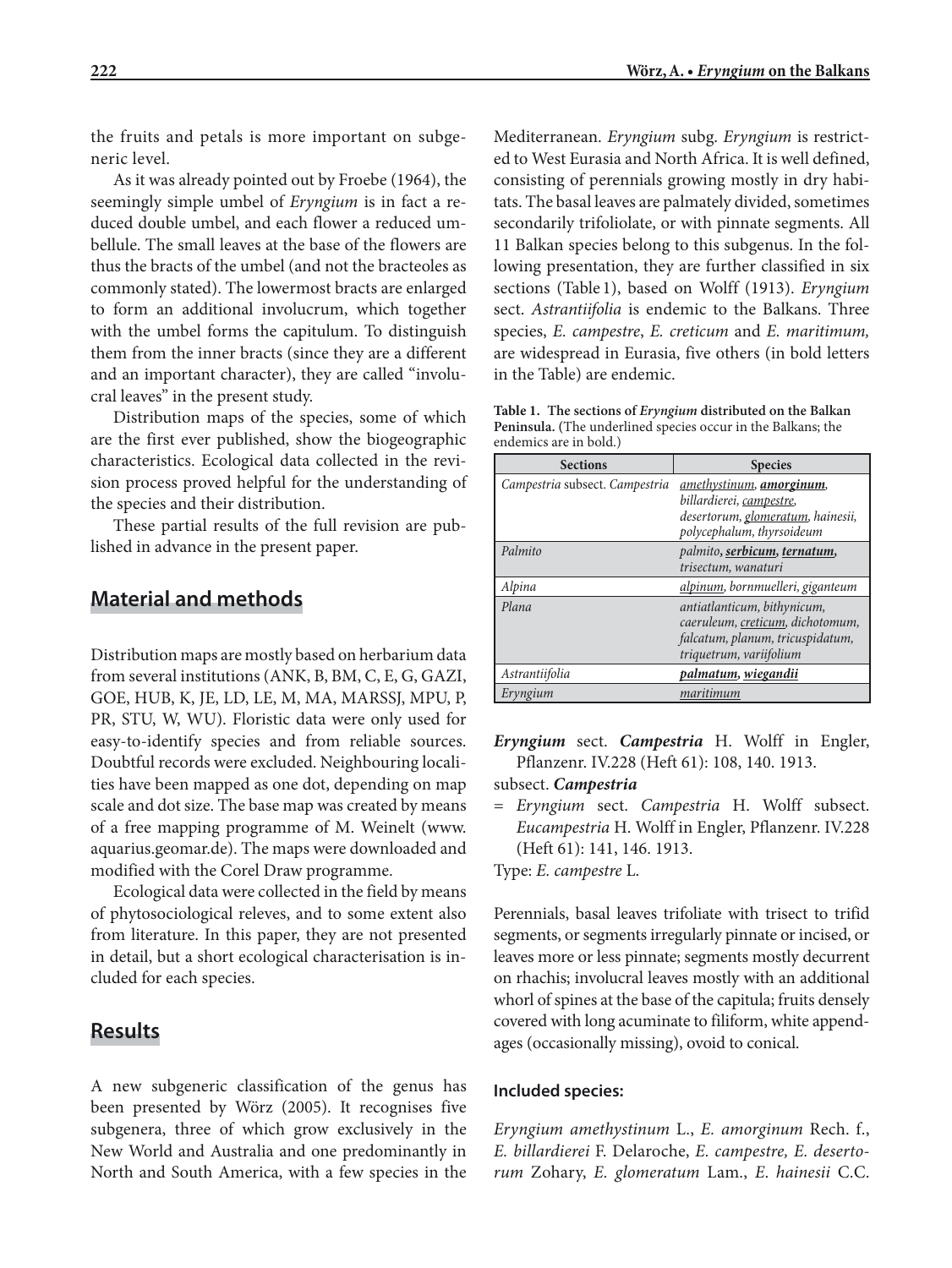Towns., *E. polycephalum* Hausskn. ex H. Wolff, *E. thyrsoideum* Boiss.

Wolff (1913) divided his sect. *Campestria* into three subsections, two of which grow in the West Mediterranean and are not closely related to the species of the subsectio "*Eucampestria*". They differ in the form of the basal leaves, the involucral leaves and partially in the synflorescence. Therefore, *Eryngium* sect. *Campestria* subsect. *Eucampestria* deserves the rank of a section in its own right and is discussed in this paper accordingly.

### **Balkan species:**

### *Eryngium amethystinum*

This circumadriatic distributed species shows some morphological differentiation within the Balkan Peninsula: specimens from the southern part (Greece, S Macedonia, Albania) have more narrow leaf segments and grow in drier habitats as compared to the North and Central Balkan and Italian populations (Fig. 1). They have been considered as a separate species, *E. multifidum* Sm. However, considering that transitions are common, and, although the difference in the leaf segments is fairly conspicuous, this is their only difference and therefore a variety rank is more adequate. It must be named *E. amethystinum* var. *tenuifolium* Boiss. & Heldr.

 $20^{\circ}$ E  $25^{\circ}E$  $15^{\circ}$ F 45°E 40°E km 200 400

**Fig. 1.** *Eryngium amethystinum*: • – var. *amethystinum*; ◆ – var. *tenuifolium* Boiss. & Heldr..

The taxon grows in a well-delimited distribution range (Fig. 1) in open, sun-exposed subalpine and alpine grasslands, meadows, screes and rocky places at much higher altitudes and drier habitats as compared to the *E. amethystinum* var. *amethystinum*. The difference in altitude distribution is much greater than the expected from the more southern location, and the habitat conditions are more or less "alpine", with lower temperatures, erosion phenomena, and more extreme weather conditions.

### *Eryngium amorginum*

This is an endemic to the Aegaean Archipelago and to Crete (Fig. 2). It grows as a chasmophyte in the fissures of calcareous rocks. *Eryngium amorginum* often occurs in shady, wind-exposed, N-facing, maritime limestone cliffs (see for example Phitos & al. 1995: 256), occasionally on inland limestone gorges and rock walls (Monastiraki Gorge in Crete). In one single place on Crete the species was found in a pine forest on deep soil. Such behaviour is occasionally manifested by chasmophytes, as recorded by Greuter (1975b: 185f). The distribution range is similar to the ranges of *Seseli gummiferum* and *Senecio bicolor* presented by Runemark (1969: 117), which are considered as Pliocene remnants. The same is likely to be true for *E. amorginum.* Apart from the unrelated *E. ternatum* from Crete, *E. amorginum* is the only chasmophyte in the genus.



**Fig. 2.** *Eryngium amorginum.*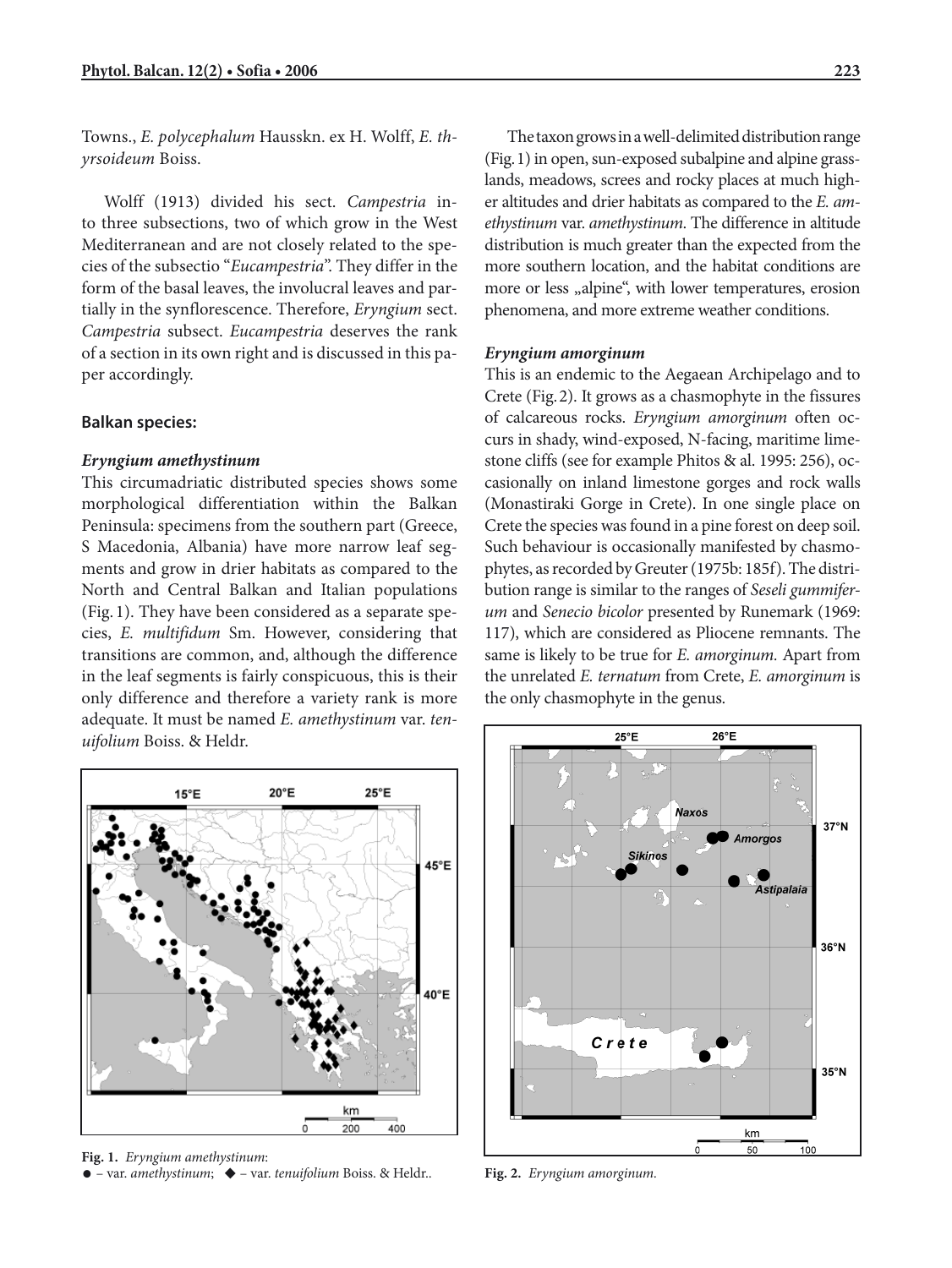# *Eryngium campestre*

A widespread species occurring all over Europe. A distribution map is presented in Meusel & al. (1978). The species is common all over the Balkan Peninsula and grows in a broad range of usually dry, open and sunny habitats, including crop fields or man-disturbed places.

## *Eryngium glomeratum*

This is an East Mediterranean species, with a main distribution range in South Turkey, Lebanon, Palestine, and Israel (Fig. 3). It is crossing the border to the Balkan area in the southeast of the Aegean Islands and with one population on Crete, the latter often considered as doubtful, although it was recorded for the first time in 1962 in a collection of Runemark (No. 18463, LD). However, this Crete population consists of many individuals within a large slope and it is certainly not introduced recently. The locality is at the track from Liopetra to the sea below the saddle, 150 m, 35° 12′ 41,3″ N, 26° 1′ 3,2″ E. The species grows in rocky places, mostly but not exclusively on limestone, in the case of Liopetra on andesite.



**Fig. 3.** *Eryngium glomeratum* subsp. *glomeratum*.

*Eryngium* sect. *Palmito* H. Wolff in Engler, Pflanzenr. IV.228 (Heft 61): 107, 137. 1913. Type: *E. palmito* Boiss. & Heldr.

Basal and cauline leaves at least partly long-petiolate, palmatipartite with grass-like segments, sometimes undivided linear-lanceolate; synflorescence paniculate; bracts about as long as flowers incl. fruits.

# **Included species:**

*Eryngium palmito, E. serbicum* Pančić, *E. ternatum* Poir., *E. trisectum* Wörz & Duman, *E. wanaturi*  Woronow.

This section is remarkable for its grass-like leaf segments and many relict distributions (Fig. 4). It includes some habitat specializations like the serpentine plants. Two species occur on the Balkan Peninsula, both are endemics. All other species of this section grow in Turkey.



**Fig. 4.** *Eryngium* sect. *Palmito*:

◆ *Eryngium palmito*; ■ *Eryngium serbicum*; ● *Eryngium ternatum*; *Eryngium trisectum*; *Eryngium wanaturi*.

### **Balkan species:**

#### *Eryngium serbicum*

Endemic to the central Balkan Peninsula (Fig. 5), this species grows mostly but not exclusively on serpentine. The nearest relatives are *E. palmito*. and – not surprisingly – *E. trisectum*, which is the second serpentine plant of this section. *E. serbicum* occurs in grasslands and in open pine forests. The species is considered as an old transregional endemic (Stevanović & al. 2003: 165)

#### *Eryngium ternatum*

Endemic to Crete, this species is a typical chasmophyte growing in rock fissures of calcareous rocks in the narrow gorges of the island. It mostly occurs on bedded limestone, often under overhanging rocks, well away from grazing animals. The microclimate is cooler, more humid and more shaded as compared to the surroundings. It is a special habitat in which many relict species and other endemics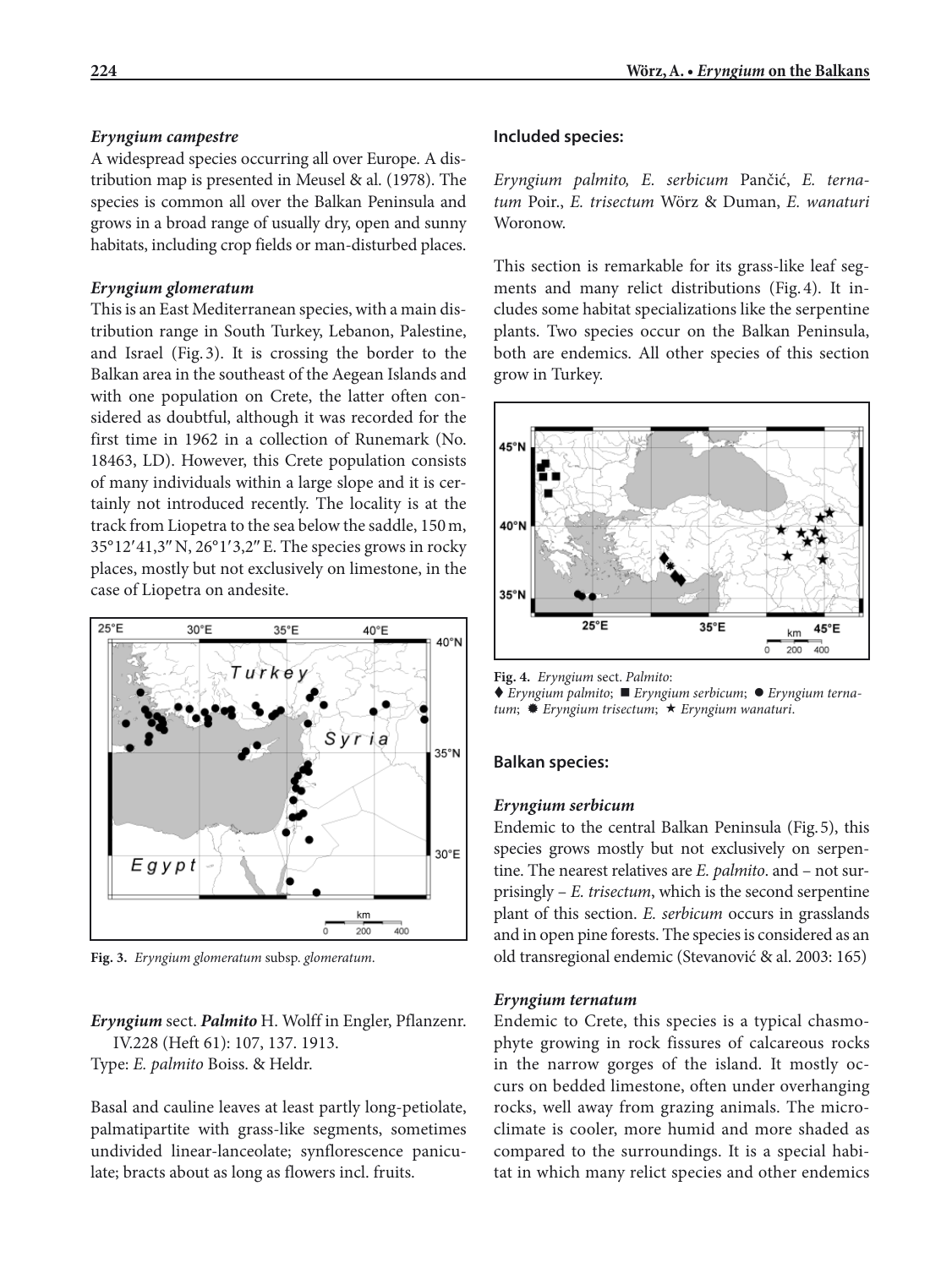

**Fig. 5.** *Eryngium serbicum.*

are found. *E. ternatum* is a Cardaegean relict element sensu Greuter (1971, 1975a) and was first mapped by Turland & al. (1993) and it is the base of Fig. 6.

*Eryngium* sect. *Alpina* H. Wolff in Engler, Pflanzenr. IV.228 (Heft 61): 107, 123. 1913.

Type: *E. alpinum* L.

Basal leaves undivided, cordate, spineless; involucral leaves broad, with pinnate or reticulate venation. Plants of high altitudes.

# **Included species:**

*Eryngium alpinum*, *E. bornmuelleri* Nábělek*, E. giganteum* M. Bieb.

# **Balkan species:**

# *Eryngium alpinum*

The distribution area of this species (Fig. 7) suggests possible separation of the species in two refuge areas during the Ice Ages: one in the SW Alps, the other on the Balkan



**Fig. 6.** *Eryngium ternatum,* based on Turland & al. (1993).

Peninsula. A possible post-glacial recolonization of the Alps from both sides may explain the significant gap in the central part of the mountain range. Large ice-free open areas lacking a forest cover in the Balkan part of the distribution area (as already suggested by Büdel 1949) may support this view. However, if this separation has really happened, morphological differences between the two populations should be expected. In fact, the specimens from both parts of the distribution range are identical and this does not support the hypothesis.

*Eryngium alpinum* is one of the few species of *Eryngium* subg. *Eryngium* that grow in moist or even wet conditions, mostly in tall herb communities on more or less well-watered ground and well-supplied with nutrients.



**Fig. 7.** *Eryngium alpinum.*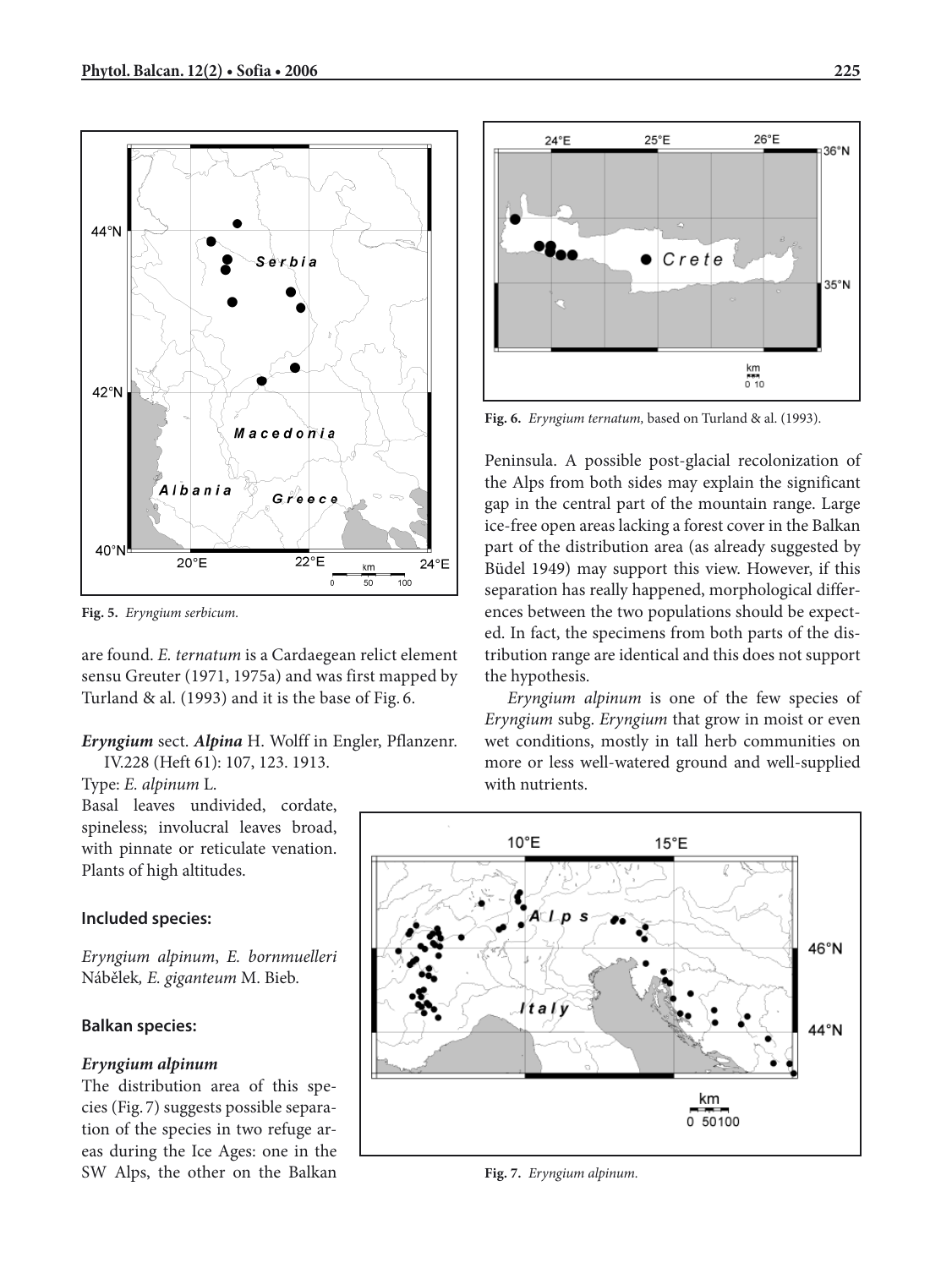*Eryngium* sect. *Plana* H. Wolff in Engler, Pflanzenr. IV.228 (Heft 61): 107, 126. 1913.

Type: *E. planum* L.

Basal leaves undivided or trifid, not divided to the base, palmately to reticulately, in the upper part seldom pinnately veined, mostly without spines; cauline leaves palmatifid; involucral leaves more than twice as long as umbels (except *E. planum*); bracts tricuspidate or entire.

# **Included species:**

*Eryngium antiatlanticum* Jury*, E. bithynicum* Boiss.*, E. caeruleum* M. Bieb*., E. creticum* Lam.*, E. dichotomum* Desf.*, E. falcatum* F. Delaroche*, E. planum, E. tricuspidatum* L.*, E. triquetrum* Vahl*, E. variifolium* Coss.

### **Balkan species:**

# *Eryngium creticum*

Although its name refers to Crete, this biennial, seldom annual species is widespread from the Adriatic Sea eastwards to Iraq (Fig. 8). It grows at lower altitudes, mostly in the Mediterranean zone, in sunny places or in disturbed, man-made habitats and is occasionally found even in the fields and field edges or in the understorey of olive groves. The soils are usually deep and not too poor in nutrients. Within the circummediterranean section *Plana*, *E. creticum* is the only Balkan species. The closest relative is the Caucasian *E. caeruleum*.



*Eryngium* sect. *Astrantiifolia* H. Wolff in Engler, Pflanzenr. IV.228 (Heft 61): 107, 139. 1913. Type (designated here): *E. palmatum* Pančić & Vis. Basal leaves palmatisect or trisect, long-petiolate, segments not monocotyloid, bracts tricuspidate, umbels hemisphaerical.

### **Included species:**

*Eryngium palmatum*, *E. wiegandii* Adamović.

This is the only section endemic to the Balkans. It comprises two species which have been considered as conspecific by Chater (1968). However, Mayer & Micevski (1982) contradicted this view and, in fact, both species are well differentiated morphologically (see the characters in the key below) and ecologically. Yet it is not clear, whether these two species are really closely related to each other. Both grow in forests, a fairly rare habitat type for genus *Eryngium,* since most other species grow in open, sunny sites. The only other typical forest species is *E. falcatum* from S Turkey, which is not related to this section. The forest types, however, are fairly different. Both species do occur from the lower to the upper mountain zone of the central and southern part of the Balkan Peninsula but, in fact, the overlap of the distribution areas is very small.

#### *Eryngium palmatum*

This species grows in broad-leaved forests and on their edges. Most of them are beech or hornbeam forests on

> calcareous soil. The habitats are more or less shady and not too dry. Therefore, the species lacks spines and has a mesophytic habit. It ranges from Central Serbia south to E Albania and N Greece, but is rare in Macedonia (Fig. 9).

### *Eyngium wiegandii*

The pine forest habitats of this species are much drier, less shaded and warmer than the broad-leaved forests of *E. palmatum.* Consequently, this species is more sclerophyllous in its habit. *E. wiegandii* is extant in Macedonia, but more widespread in Serbia and S Croatia, where *E. palmatum* does not occur (Fig. 10). A disjunct population **Fig. 8.** *Eryngium creticum.* on Mount Olympos in Greece is well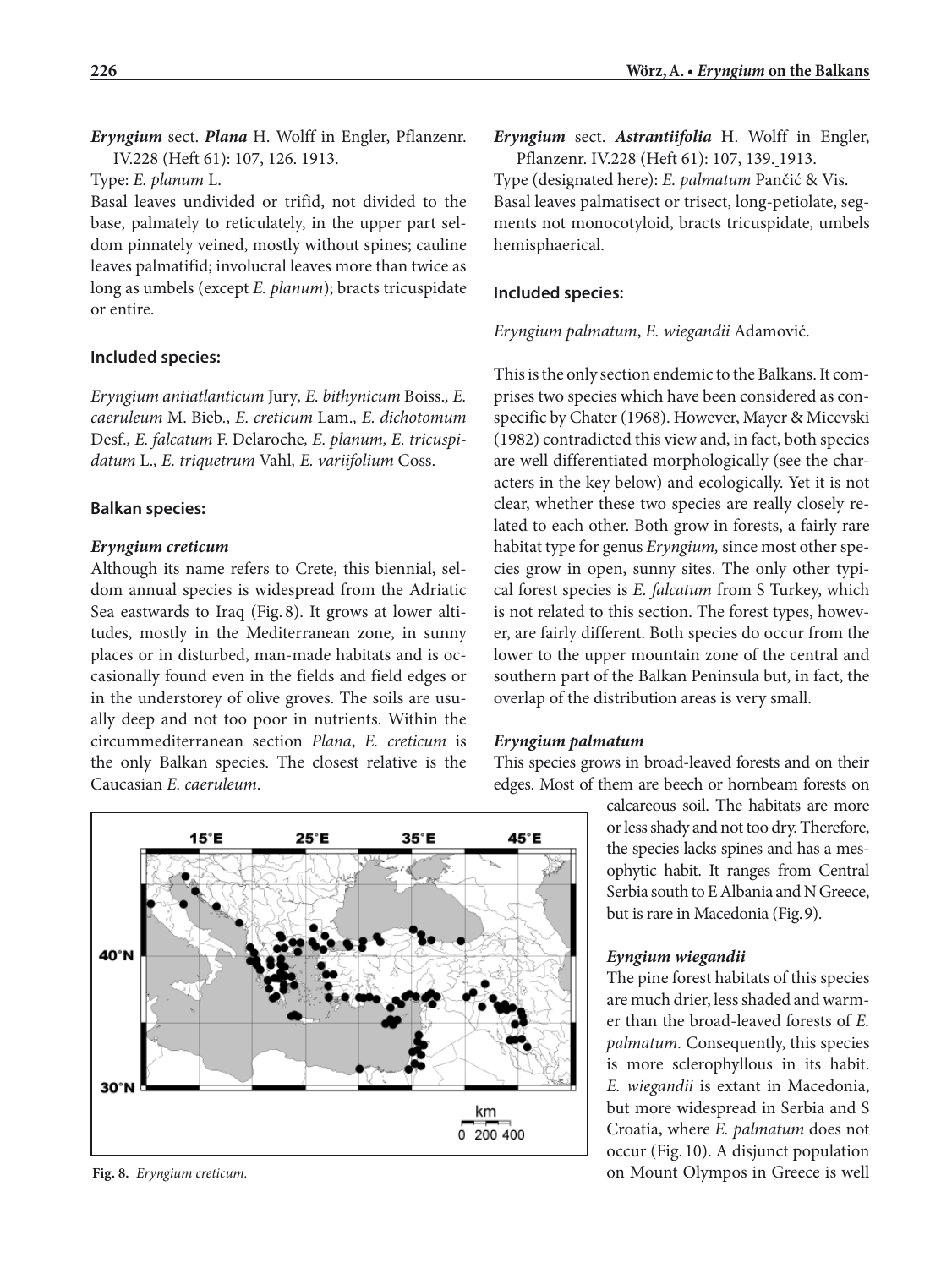to the south of *E. palmatum* occurrences in the northern part of the country.

### *Eryngium* L. sect. *Eryngium*

= *Eryngium* sect. *Halobia* Calestani, Webbia 1: 126. 1905. Type: *E. maritimum* L.

Perennials with long slender cylindrical roots; involucral leaves 5–6, broad, reticulately veined; bracts tricuspidate; fruit scales filiform, withering; plant growing on sandy sea shores.

Included species: (single species) *Eryngium maritimum*



**Fig. 9.** *Eryngium palmatum.*



**Fig. 10.** *Eryngium wiegandii.*

### *Eryngium maritimum*

Its name provides the type of *Eryngium* (lectotypification: see Jarvis & al. 1993: 46). It is a widespread species on coastal sand dunes and usually common along the Balkan coasts. For a distribution map see Meusel & al. (1978). Endangered by tourism and coastal development.

# **Discussion**

Diversity of the Balkan *Eryngium* species may be explained in two different ways: (1) an early immigration of the ancestors and an in-situ evolution of the modern species, (2) a recent immigration of the species. Table 2 shows the species and section numbers as compared to other regions important for the genus. The relatively low number of *Eryngium* species in the Balkans is fairly surprising, considering the geographical structure and the great number of habitat types on the Peninsula and the diversity in other groups. Judgeing by the existence of high mountain ranges and many islands, a much greater diversity should be expected as in the more terrestrial, but also well-structured regions of Anatolia, Spain or Morocco. Although the endemism is fairly high (5 of 11 species, i. e. 45.5 %), the only really local endemic with small distribution area is *E. ternatum*. *E. amorginum* is more widespread across the Aegean, and the other three species have a relatively wide distribution throughout the southern half of the Peninsula. They are old transregional endemics sensu Stevanović & al. (2003: 165). A great number of local endemics, so characteristic for S Anatolia, S Spain or Morocco, do not exist on the Balkan Peninsula.

**Table 2. Diversity of** *Eryngium* **on the Balkan Peninsula as compared to other regions.**

| Number of:                        |  | <b>Regions Morocco</b> | <b>Iberian</b> | <b>Balkan</b><br>Peninsula Peninsula | <b>Turkey</b>  |
|-----------------------------------|--|------------------------|----------------|--------------------------------------|----------------|
| Species                           |  | 15                     | 15             | 11                                   | 23             |
| Endemics                          |  | 5                      | 5              | 5                                    | 12             |
| Sections                          |  | 9                      | 8              | 6                                    | 9              |
| <b>Species of Balkan sections</b> |  |                        |                |                                      |                |
| Alpina                            |  |                        |                | 1                                    | $\mathfrak{D}$ |
| Campestria subsect.<br>Campestria |  | 1                      | 1              | $\overline{4}$                       | 5              |
| Astrantiifolia                    |  |                        |                | $\mathfrak{D}$                       |                |
| Eryngium                          |  | 1                      | 1              | 1                                    | 1              |
| Palmito                           |  |                        |                | $\mathfrak{D}$                       | 3              |
| Plana                             |  | 4                      |                |                                      |                |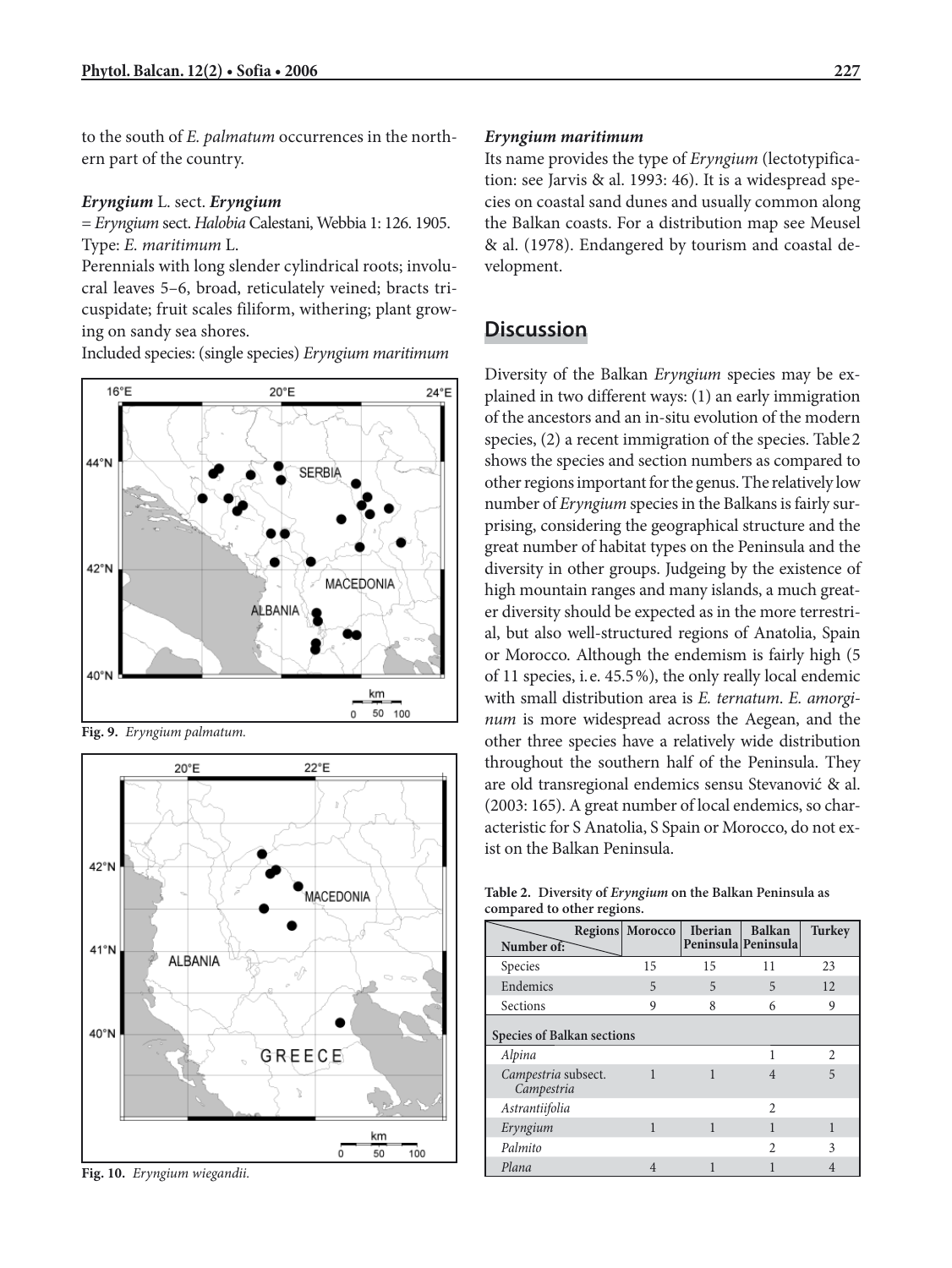The two endemics of the Greek Islands are both chasmophytes (*E. ternatum, E. amorginum*), growing in fairly old and constant rock habitats, especially in gorges. They are "static populations" sensu Greuter (1972: 173) which undergo an evolutionary standstill. *E. ternatum* is taxonomically isolated, with its nearest relatives growing at great distance. *E. amorginum*  is not exclusively growing in gorges, but also on cliffs. Nevertheless, this is a relict habitat and not subject to rapid changes. Therefore, both species are probably remnants of an ancient steppe flora named a xero-mesogaeic element ("xero-mesogäisches Element") by Greuter (1970: 240). In a similar way, Runemark (1969: 111) considered the Aegean chasmophytes a remnant of the Pleistocene cliff flora. Therefore, two Aegean chasmophytic *Eryngium* species are old and may indicate the old age of the other Balkan endemics of the genus as well.

Two species are spreading from the Balkans in NW direction, *E. alpinum* and *E. amethystinum,* and they are very different morphologically as well as ecologically. It is difficult to decide whether they are immigrants coming from the north or species radiating from the Balkans into the Alps and the Apennines. *E. amethystinum* var. *tenuifolium* may have evolved from isolated southern populations, possibly during the Pleistocene glacial period. They would have grown in steppe vegetation. In this case, a separation with subsequent reunification of the two varieties of *E. amethystinum* is probable.

The endemic *Eryngium* sect. *Astrantiifolia* comprises forest-inhabiting species, two of the very few understorey species within genus *Eryngium* and probably relicts of a preglacial, more widespread group of forest plants. In fact, the palynological data collected by Bottema (1975) suggest a relict area for the forest species in NW Greece, in which today *E. palmatum* and (nearby) *E. wiegandii* grow. During the last glacial period, this region was covered by steppe vegetation, with forests limited to the higher altitudes. This former vegetation pattern makes the region suitable as a refuge area.

Most sections, however, are common to the nearby region of Anatolia, like *Eryngium* sect. *Campestria*  subsect. *Campestria*, *E.* sect. *Palmito*, or *Eryngium*  sect. *Alpina*. All these occur both in the Balkans and in Turkey, but they are absent or rare in the West Mediterranean. On the other hand, on species level, only the three widespread *E. campestre, E. maritimum*, and *E. creticum* are really common to both regions. This pattern is similar to the one found in *Centaurea* (Wagenitz 1975) and these cases indicate a longer and more separate species evolution on the Balkan Peninsula. Altogether, sectional diversity of *Eryngium* in the Balkans is relatively high: the 11 species are dispersed in 6 sections.

Specialization, the high rate of endemism, comparatively high sectional diversity and distribution patterns all suggest a relatively old age for most Balkan *Eryngium* species. The diversity of the genus in this region seems mostly (except for the three widespread species) to result from early immigration and subsequent in-situ evolution in the area. This immigration came from the east, as the relationships to Anatolian species indicates. The topographical and climatic diversity, as well as the intensive climatic changes during and before the last Ice Age resulted in isolation and some ecological adaptions, as it is visible in a serpentine plant (*E. serbicum*) and in the chasmophytes (*E. ternatum* and *E. amorginum*). The climatic changes and extinctions during the Ice Ages may explain the relatively low species number. Exceptions from the old age are probably the widespread species *E. campestre, E. creticum,* and *E. maritimum,* which are migratory elements sensu Greuter (1975a: 18).

#### **Identification key to the Balkan** *Eryngium* **species**

| 2 Synflorescence glomerate, paniculate; cauline leaves extremely spiny, pinnate, more than 25 mm long, re-      |
|-----------------------------------------------------------------------------------------------------------------|
| 2* Synflorescence spreading, dichasial; cauline leaves palmate with tripartite central segments longer than the |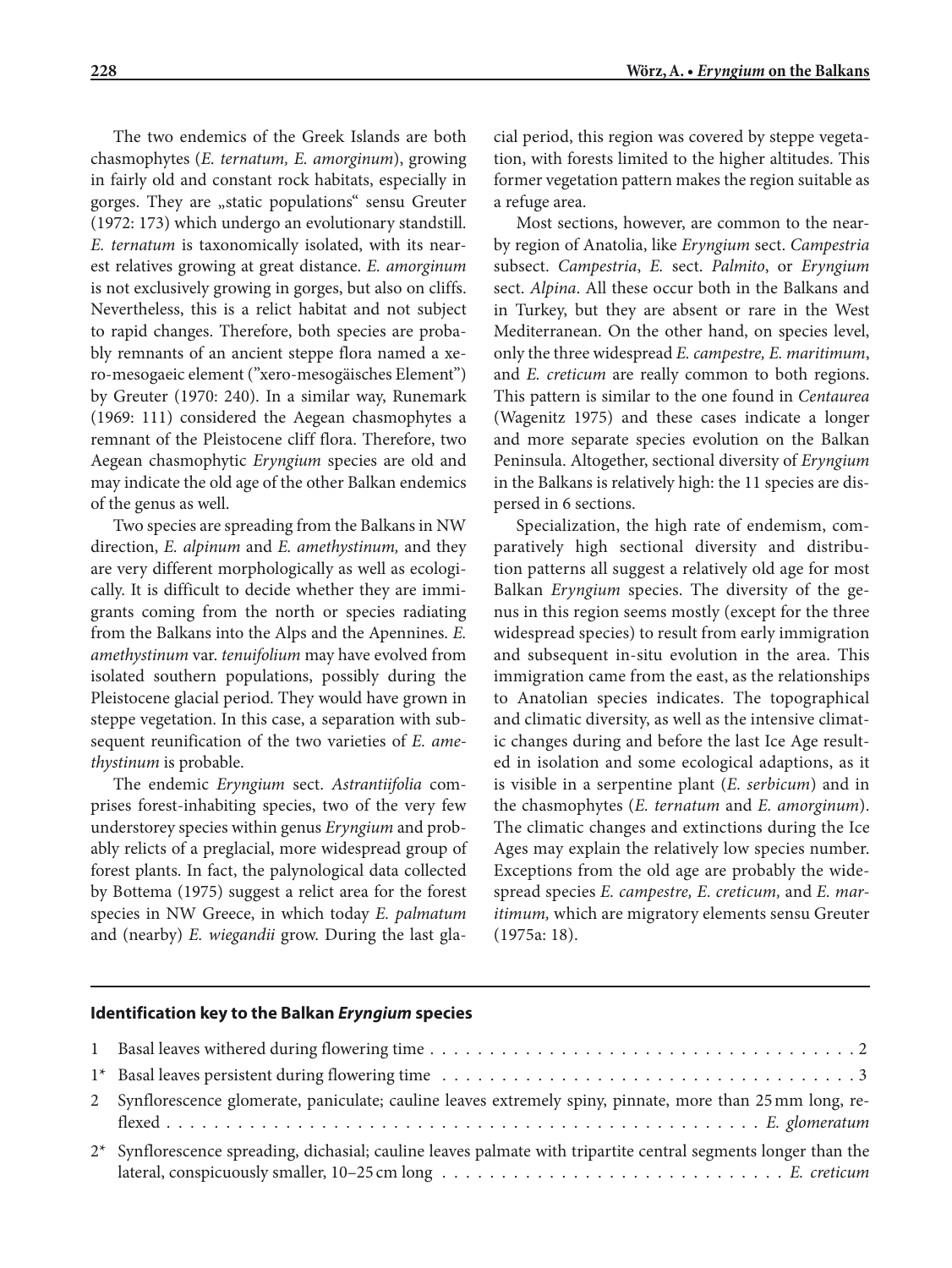| 3              |                                                                                                                    |
|----------------|--------------------------------------------------------------------------------------------------------------------|
| $3^*$          |                                                                                                                    |
| 4              | Capitula few, umbels large, club-shaped; involucral leaves pinnate; basal leaves persistent during flowering       |
| $4^*$          | Capitula numerous, small, orbicular to shortly ovoid; involucral leaves linear to lanceolate, never pinnate,       |
| 5              |                                                                                                                    |
| $5^*$          |                                                                                                                    |
| 6              | Basal and cauline leaves with 4-8 narrow, linear segments; bracts entire E. serbicum                               |
| $6^*$          | Basal leaves often undivided, cauline leaves with 3 broadly lanceolate segements; bracts tricuspidate              |
| 7.             | Basal leaves ovoid or round in shape, palmatisect or trisect to tripartite, never pinnate or trifoliate-pinnate or |
| $7^*$          | Basal leaves trifoliate with trisect to trifid segments, or segments irregularly pinnate or incised, or leaves     |
| 8              | Basal leaves palmatisect, never tripartite or undivided, not spiny, with 5-7 trifid to pinnatifid, obtuse, den-    |
| $8^*$          |                                                                                                                    |
| $\overline{9}$ | Involucral leaves ovoid to elliptical, reticulate veined; umbels large 15-26 mm in diameter; dune species          |
| $9^*$          | Involucral leaves lanceolate, 1-veined; umbels small, 5-10 mm in diameter; pine forest species .E. wiegandii       |
|                | 10 Synflorescence a long, glomerous panicle with long, very spiny, reflexed cauline leaves; basal leaves withered  |
|                | 10* Synflorescence dichasial, if paniculate, then dichasial in the uppermost part, always spreading; basal leaves  |
|                | 11 Plant conspicuously blue in the upper, sometimes also in the lower parts, synflorescence paniculate, dicha-     |
|                | 11* Plant always green to yellowish-green, synflorescence dichasial, spreading. 12                                 |
|                | 12 Involucral leaves shorter than the umbel, capitula few, about 7; leaf segments broad, rounded at the base,      |
|                | 12* Involucral leaves longer than the umbel, capitula numerous; leaf segments more narrow, not rounded at the      |

**Acknowledgements.** The author thanks the curators of the herbaria ANK, B, BM, C, E, G, GAZI, GOE, HUB, K, JE, LD, LE, M, MA, MARSSJ, MPU, P, PR, STU, W, WU for the opportunity to work at their institutions, or for the loans of material respectively, and the SYSRESOURCE and BIODIBERIA programmes for the support of the stays at the London and Madrid herbaria, as well as the anonymous reviewer for his valuable advice.

# **References**

- **Bottema, S.** 1975. Reconstruction of the Late Quarternary vegetation of Northwestern Greece. – In: **Jordanov, D. & al.** (eds), Problems of the Balkan flora and vegetation. Pp. 58-63. Publishing House Bulg. Acad. Sci., Sofia.
- **Büdel, J.** 1949. Die räumliche und zeitliche Gliederung des Eiszeitklimas. – Naturwissenschaften, **36**: 133-139.